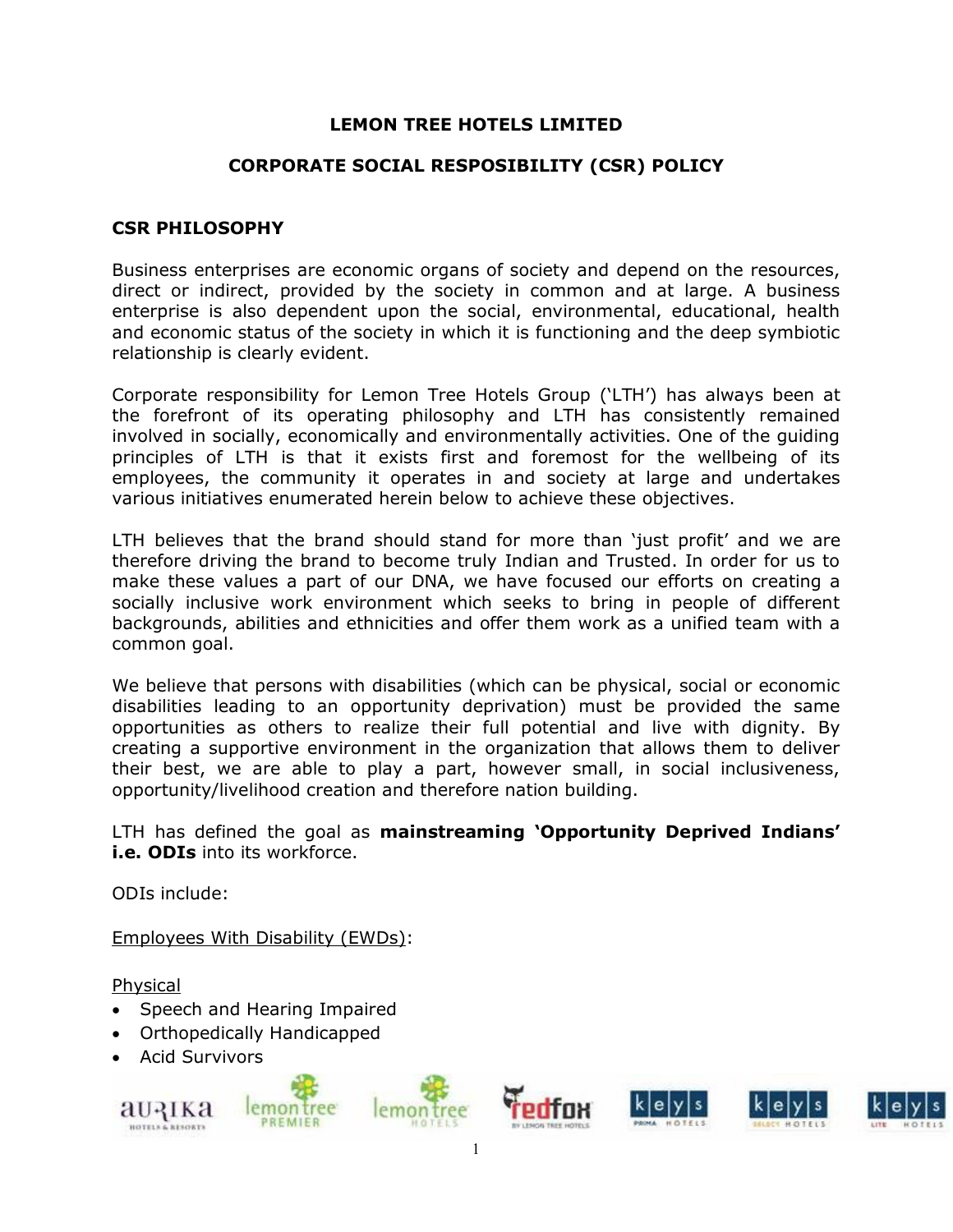Low Vision. Going forward, also Visually Impaired

## Intellectual

- Down Syndrome
- Autism

People who belong to Economically/Socially marginalized segments:

- 1. Below Poverty Line
- 2. Widowed or abandoned/battered/destitute/divorced women
- 3. Orphans
- 4. Transgender
- 5. Individuals from economically weak families
- 6. Communities who do not get education and employment opportunities easily i.e. North Eastern States, Bihar, Jharkand, Chhattisgarh, Orissa, tribal/interior areas of any state, etc.

*For any of the above segments (except #2), we consider those who have dropped out of school prior to graduating Class 10.*

LTH Hotels has been hiring PWDs since 2007.LTH has developed a structured process to induct people with disabilities into all its hotels pan India.

Furthermore, LTH supports poor tribal craftsmen in Bastar, Madhya Pradesh region by purchasing, in large volumes, tribal art from these craftsmen and allows the chain to showcase their art extensively across its hotels. It is also a supporter of art objects promoted by People for Animals ('PFA') the funds of which are used by PFA towards its initiatives for the welfare and care of animals across India. At all LTH hotels we have adopted one street dog that is cared for by the LTH team as per its Pooch Policy (see http://www.lemontreehotels.com/about-us.aspx).

As part of its community CSR initiatives, LTH partners with and supports the various NGO's and societies who work extensively in the education/skilling of youth with special needs including intellectual and development disability (IDD), autism, speech & hearing impaired (SHI)/deaf, orthopaedic handicap (OH) and visually impaired/low vision.

LTH, also believes in maintaining the highest standards of corporate social responsibility and behavior towards its employees and associates, consumers, stakeholders and society at large.

In conformance with Section 135 of the Companies Act, 2013 ('the Act') and the rules and regulations thereof, the Board of Directors of Lemon Tree Hotels Limited, (hereinafter 'Company') formed a Corporate Social Responsibility Committee ('CSR

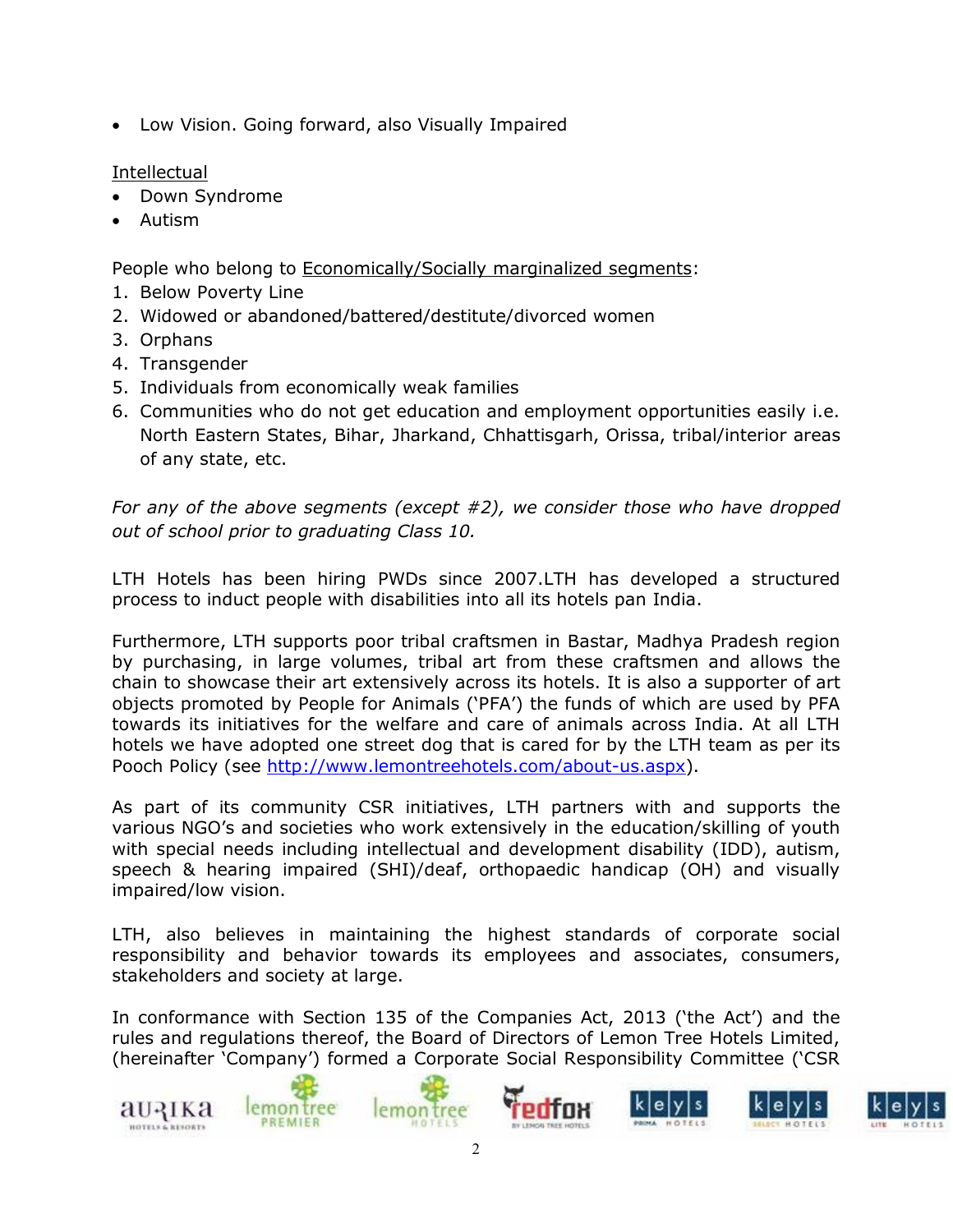Committee') headed by an Independent Director and the policy has been formulated on corporate social responsibilities of Company ('CSR Policy') on 17.06.2015 and amended on 15.06.2021.

# **CSR VISION**

- Develop meaningful and effective strategies for engaging with all the stakeholders
- Consult with local communities to identify effective and culturally appropriate development goals
- Partner with credible organizations like trusts, foundations, non-governmental organizations or other bodies as permissible
- Check and prevent pollution, recycle, manage and reduce waste, water harvesting, manage natural resources in a sustainable manner
- Ensure efficient use of water, energy and environmental friendly technologies

# **CSR PROJECTS, PROGRAMS AND ACTIVITIES**

In accordance with the primary CSR Philosophy of the Company and the activities specified under Schedule VII to the Companies Act 2013 read with Companies (Corporate Social Responsibility Policy) Rules, 2014 and any amendments thereof, the CSR Committee of the Company shall undertake any CSR activities in the areas as mentioned herein below:

- (i) Eradicating hunger, poverty and malnutrition, promoting health care including preventive health care and sanitation including contribution to the Swachh Bharat Kosh set-up by the Central Government for the promotion of sanitation and making available safe drinking water.
- (ii) Promoting education, including special education and employment enhancing vocation skills especially among children, women, elderly, and the differently abled and livelihood enhancement projects;
- (iii) Promoting gender equality, empowering women, setting up homes and hostels for women and orphans, setting up old age homes, day care centers and such other facilities for senior citizens and measures for reducing inequalities faced by socially and economically backward groups;
- (iv) Ensuring environmental sustainability, ecological balance, protection of flora and fauna, animal welfare, agro forestry, conservation of natural resources and maintaining quality of soil, air and water including contribution to the Clean Ganga Fund setup by the Central Government for rejuvenation of river Ganga;

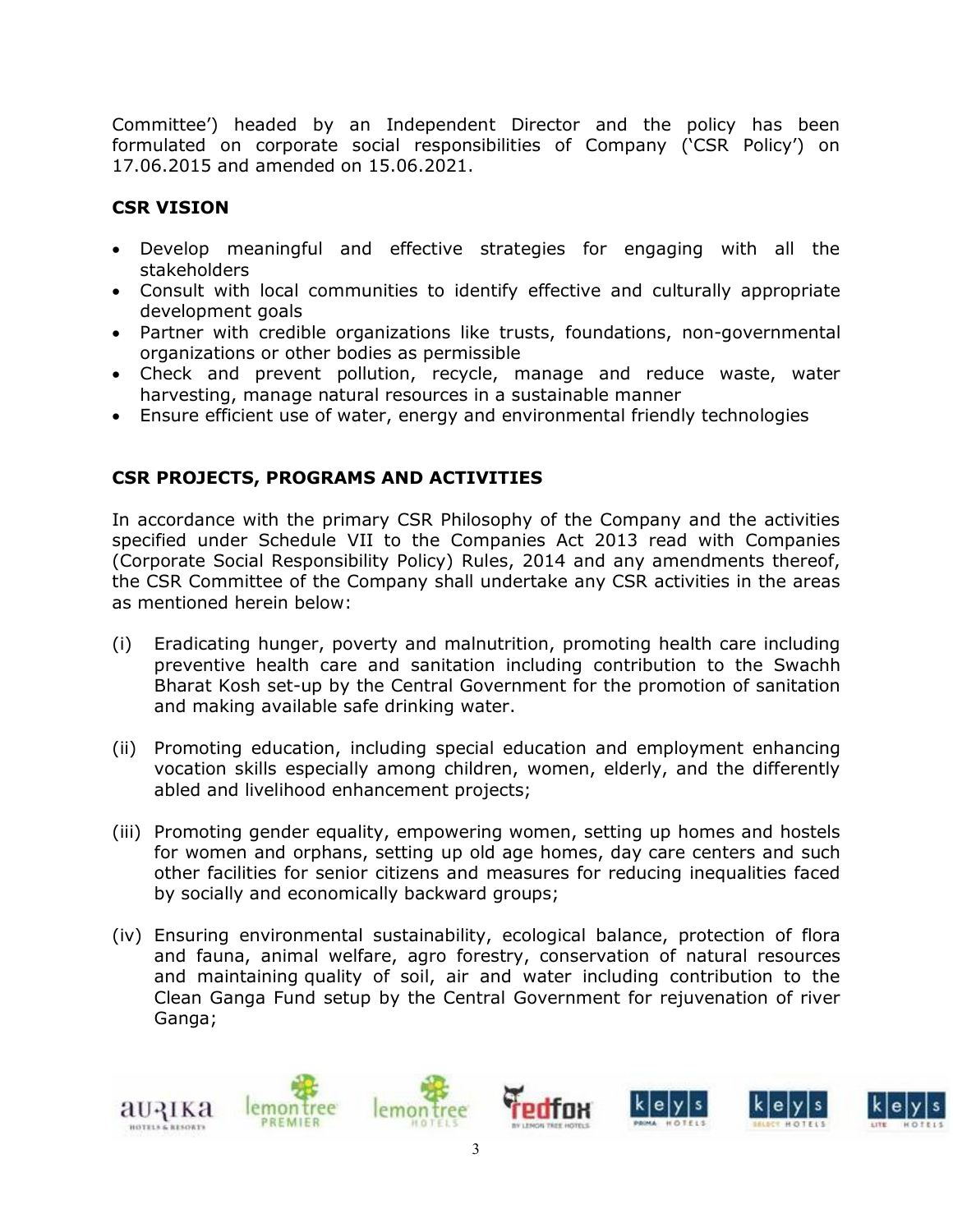- (v) Protection of National Heritage, art and culture including restoration of buildings and sites of historical importance and works of art, setting up public libraries, promotion and development of traditional arts and handicrafts;
- (vi) Measures for the benefit of armed force veterans, war widows and their dependents, Central Armed Police Forces (CAPF) and Central Para Military Forces (CPMF) veterans, and their dependents including widows;
- (vii) Training to promote rural sports, nationally recognized sports, Paralympics sports and Olympics sports;
- (viii)Contribution to the Prime Minister's National Relief Fund or Prime Minister's Citizen Assistance and Relief in Emergency Situations Fund (PM CARES Fund or any other fund set up by the Central Government for socio-economic development and relief and welfare of the Scheduled Castes, the Schedule Tribes, other backward classes, minorities and women;
- (ix) (a) Contribution to incubators or research and development projects in the field of science, technology, engineering and medicine, funded by the Central Government or State Government or Public Sector Undertaking or any agency of the Central Government or State Government; and

(b) Contributions to public funded Universities; Indian Institute of Technology (IITs); National Laboratories and autonomous bodies established under Department of Atomic Energy (DAE); Department of Biotechnology (DBT); Department of Science and Technology (DST); Department of Pharmaceuticals; Ministry of Ayurveda, Yoga and Naturopathy, Unani, Siddha and Homoeopathy (AYUSH); Ministry of Electronics and Information Technology and other bodies, namely Defense Research and Development Organisation (DRDO); Indian Council of Agricultural Research (ICAR); Indian Council of Medical Research (ICMR) and Council of Scientific and Industrial Research (CSIR), engaged in conducting research in science, technology, engineering and medicine aimed at promoting Sustainable Development Goals (SDGs).

- (x) Rural Development projects;
- (xi) Slum area development.
- (xii) Disaster management, including relief, rehabilitation and reconstruction activities
- (xiii)Any other area(s) as may be notified for CSR activities under the Act and rules thereto.

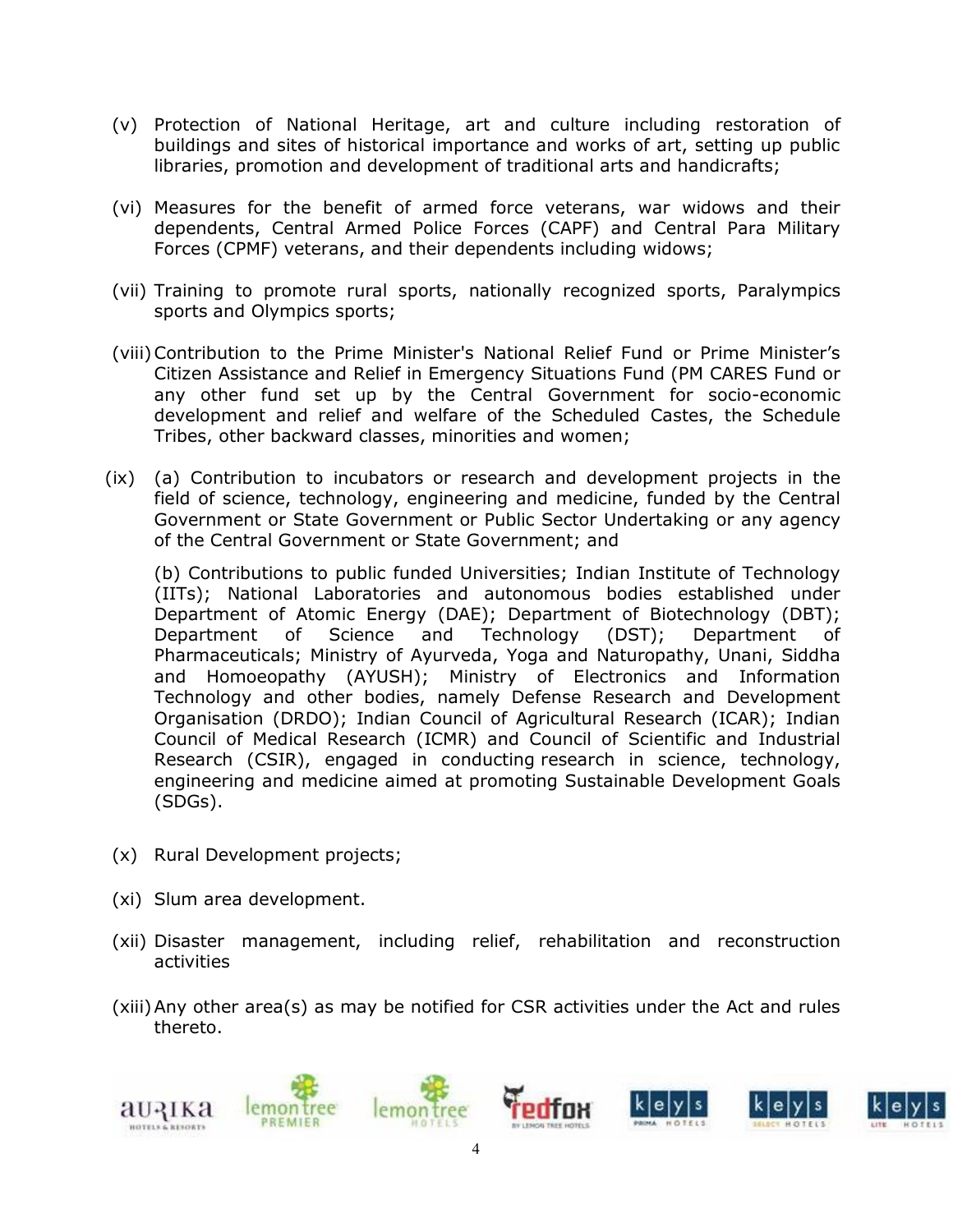# **CSR PROJECTS IMPLEMENTATION METHODOLOGY**

The CSR programs or projects approved by Board can be undertaken in India and primarily executed by involvement of employees of the Company, *or* through a company established under Section 8 of the Act by the Company, either singly or along with its holding or subsidiary or associate company, or along with any other company or holding or subsidiary or associate company of such other company, *or* otherwise or through following specialized non-profit agencies having a track record of minimum three years in undertaking similar CSR activities for undertaking CSR projects or programs i.e.:

- (a) Registered Trusts or Societies
- (b) Non-Government Organizations
- (c) Government Bodies, Semi Government or Autonomous Bodies/organizations
- (d) Institute/Academic Organizations
- (e) Other Non-profit Trusts or Foundation/Charitable Organizations

# **CSR ANNUAL ACTION PLAN, MONITORING AND REPORTING PROCESS**

The CSR Committee shall formulate and recommend to the Board, an annual action plan in pursuance of its CSR policy, which shall include the following, namely:-

(a) the list of CSR projects or programs that are approved to be undertaken in areas or subjects specified in Schedule VII of the Act;

(b) the manner of execution of such projects or programs as specified above:

(c) the modalities of utilisation of funds and implementation schedules for the projects or programs;

(d) monitoring and reporting mechanism for the projects or programs; and

(e) details of need and impact assessment, if any, for the projects undertaken by the company:

Provided that Board may alter such plan at any time during the financial year, as per the recommendation of its CSR Committee, based on the reasonable justification to that effect.

The Company shall continuously enhance its monitoring and assessment system, however it shall ensure that every program has:

- (a) Clearly defined objectives
- (b) Detailed progress monitoring system
- (c) Impact assessment
- (d) Ensure involvement and participation of employees
- (e) A report to the CSR Committee on the progress of implementation of the approved CSR Programs on half yearly basis and also at the end of every financial year, and the report shall be reviewed by the CSR Committee and reported to the Board.